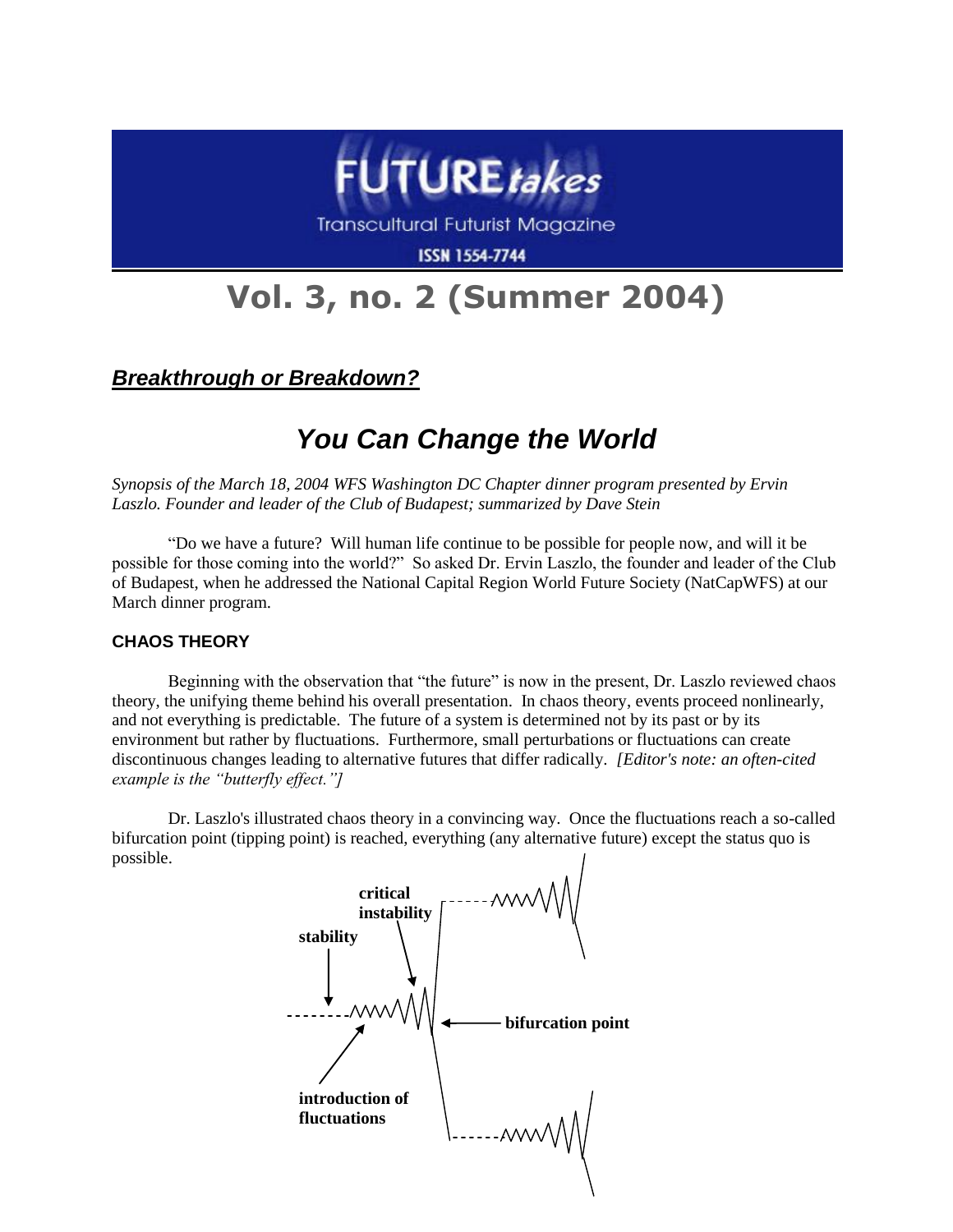Continuing, Dr. Laszlo noted that if we live on the edge of sustainability, a small perturbation can have disastrous consequences. The bifurcation point represents a proverbial fork in the road, and the two trajectories of evolution lead to extreme alternatives – breakthrough and breakdown. Breakdown represents the wars and the breakdown of society that can result from increasing economic, political, and cultural polarization and the violence to which they lead. Conversely, in the view of Dr. Laszlo, peaceful and cooperative breakthroughs represent ecology movements and the spreading of peace, accompanied by the necessary institutional changes at national and global levels.

#### **CHALLENGES**

In addition to the increasing polarization of society along cultural and economic lines, Dr. Laszlo expects a scarcity of land and water by 2150. A sudden change in climate, perhaps global warming, can exacerbate the problem. He anticipates that even if the Kyoto treaty is signed and followed, the sea level will rise by 7 meters. This has implications for the Netherlands and for Venice, and even Hamburg will need to move further inland to survive.

Another possible outcome global warming is the shutdown of the Gulf Stream, which maintains the temperate climate in Western Europe. Without the Gulf Stream, Western Europe will undergo a new ice age.

Returning to polarization, Dr. Laszlo discussed the population explosion and noted that half of the world's population now lives on less than 5USD per day. The percent of the world population living in poverty is ever-increasing, and Asia now has more than 60% of the world's population. A concurrent increase is in the concentration of wealth.

Dr. Laszlo foresees that we are moving to a crisis (bifurcation) point. The "negative" branch of the bifurcation leads to epidemics, mass revolts, social unrest, increased terrorism, and ultimately to a complete social breakdown.

#### **THE WAY OUT**

The good news is that bifurcation also has a "positive" branch, which is characterized by peaceful cooperative breakthroughs that lead to lifestyle and governance changes. The key to getting there is to create fluctuations that move our social system in a positive direction. Also essential is acting on the fundamental causes of the issues that we are facing. The alternative is to treat the symptoms. For example, conflict can be suppressed, but it eventually explodes.

In Europe, there is already increased awareness that moving in a wrong direction can have disastrous consequences. One sign of positive potential is the empowerment of civil society.

#### **CHAOS THEORY AND EVOLUTION**

Dr. Laszlo discussed the connection between chaos theory and system evolution. The "positive" branches of bifurcations lead to higher levels of organization in a system. They impact system evolution, where "system" can refer to a biological organism or even human society, in which further evolution is socio-cultural. Evolution of a system is characterized by an increase in the level of organization, the structural complexity, the specific entropy, and in the case of human civilization, the ecological footprint.

Several vantage points from which to characterize the evolution of human society were presented. Dr. Laszlo first noted that human society evolved from the hunter-gather age to the agrarian-pastoral age,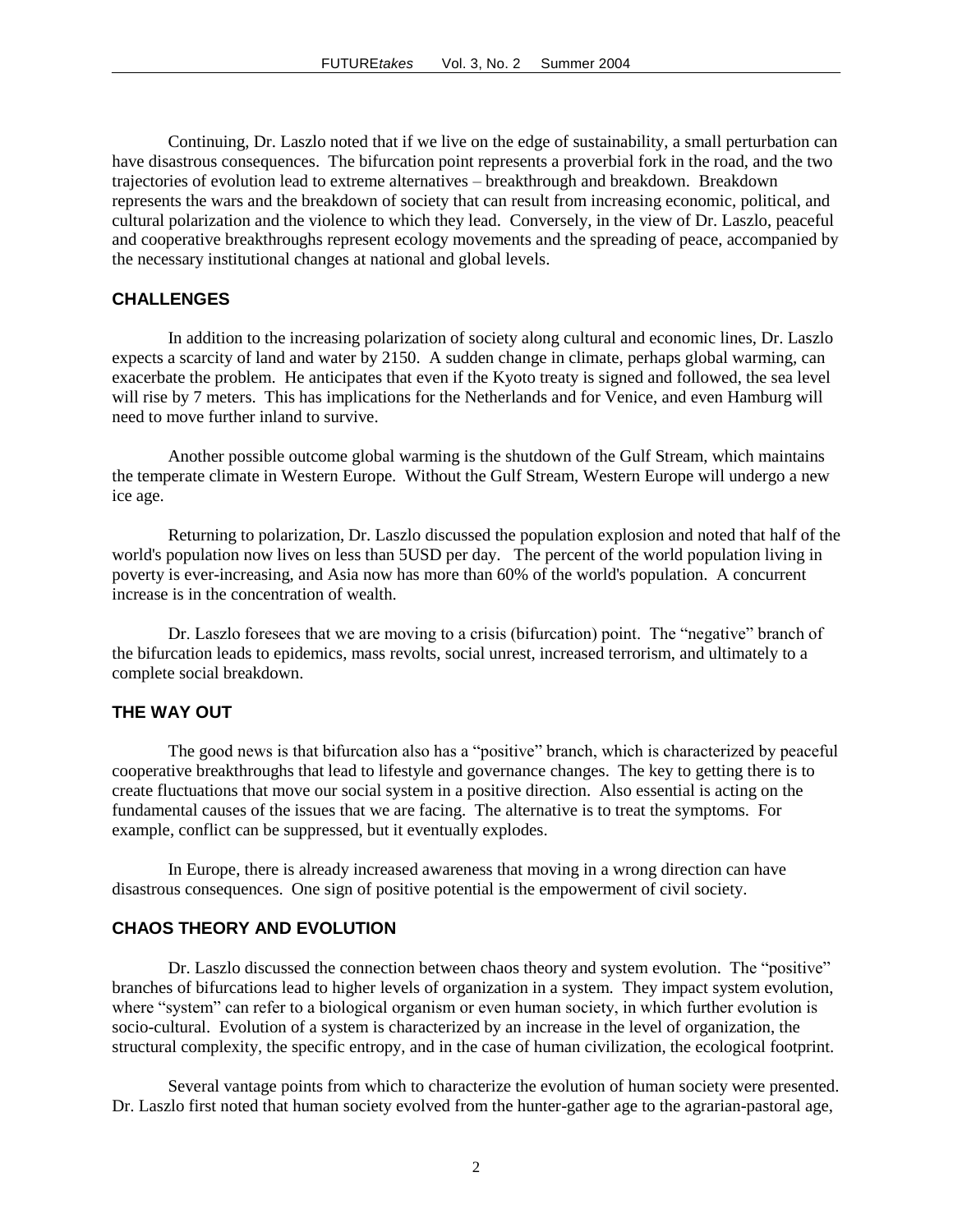followed in turn by the agricultural, pre-industrial, industrial, and post-industrial ages. Human evolution might also be characterized by a progression from the kinship system to the village system, followed by the empire system and now the nation-state system. . New technology is one of the forcing functions that drive evolution.

In parallel, belief systems have evolved from mythos to theos ("as above, so below"), followed by logos (thinking and rationality).

# **TAKING IT TO THE NEXT LEVEL**

We are now moving beyond the nation-state system. Dr. Laszlo fore sees that the next level may be a a highly-interdependent planetary system with nobody in charge, as the Earth itself imposes limits on human evolution. At the same time, he does not foresee a continuation of the stable climate that has characterized much of the  $20<sup>th</sup>$  century, and climatic changes may be a forcing function. Yet he doesn't see a collapse of human civilization as inevitable.

Dr. Laszlo compared extensive vs. intensive evolution. Extensive evolution, characterized by conquest and consumption, is zero sum. Often it entails killing and destroying. Intensive evolution, "vertical" where extensive evolution is "horizontal," is characterized more by connection and communication.

Indeed, the Club of Budapest is already discussing the new consciousness. Among other things, it entails the need to replace greed as a system, and therein lies the challenge. Religions and ethics teach us how, but their teachings are difficult to implement on a large scale. Nonetheless, a sizeable portion of society is waking up, realizing that everything that we do affects us and comes back to us. Accordingly, Dr. Laszlo suggested that mythos, theos, and logos should be followed perhaps by "holos."

#### **QUESTIONS AND ANSWERS**

Q. What is the relationship of between the Club of Budapest and the Club of Rome?

A. The Club of Budapest is active in the World Economic Forum, but this forum plays to vested interests. An alternative "World Spirit Forum," is proposed. The Club of Rome predates the Club of Budapest, but it has suffered from "Monday morning syndrome." In addition, it is limited to 100 members. The vision of the Club of Budapest cannot be implemented through the Club of Rome. While there is collaboration between the two groups now, the need for social reform requires a second organization such as the Club of Budapest. There is evidence supporting the idea that the civil movement for social reform will grow.

Q. You have not made the case that the potential problems associated with the negative bifurcations are not manageable. Can you provide additional detail?

A. We take a systemic view that does not regard poverty, health, climate, etc. as separate issues. Furthermore, "managing the problems" simply kicks the proverbial can down the road. The alternative to doing nothing now could be catastrophe.

# **ABOUT THE SPEAKER AND THE CLUB OF BUDAPEST**

*Dr. Ervin Laszlo is the world famous founder and head of the Club of Budapest, [www.club-of](http://www.club-of-budapest.com/)[budapest.com.](http://www.club-of-budapest.com/) The club's logo – the chain bridge connecting the merged cities of Buda and Pest – symbolizes its mission of building bridges between generations and cultures. Each year the Club makes a*